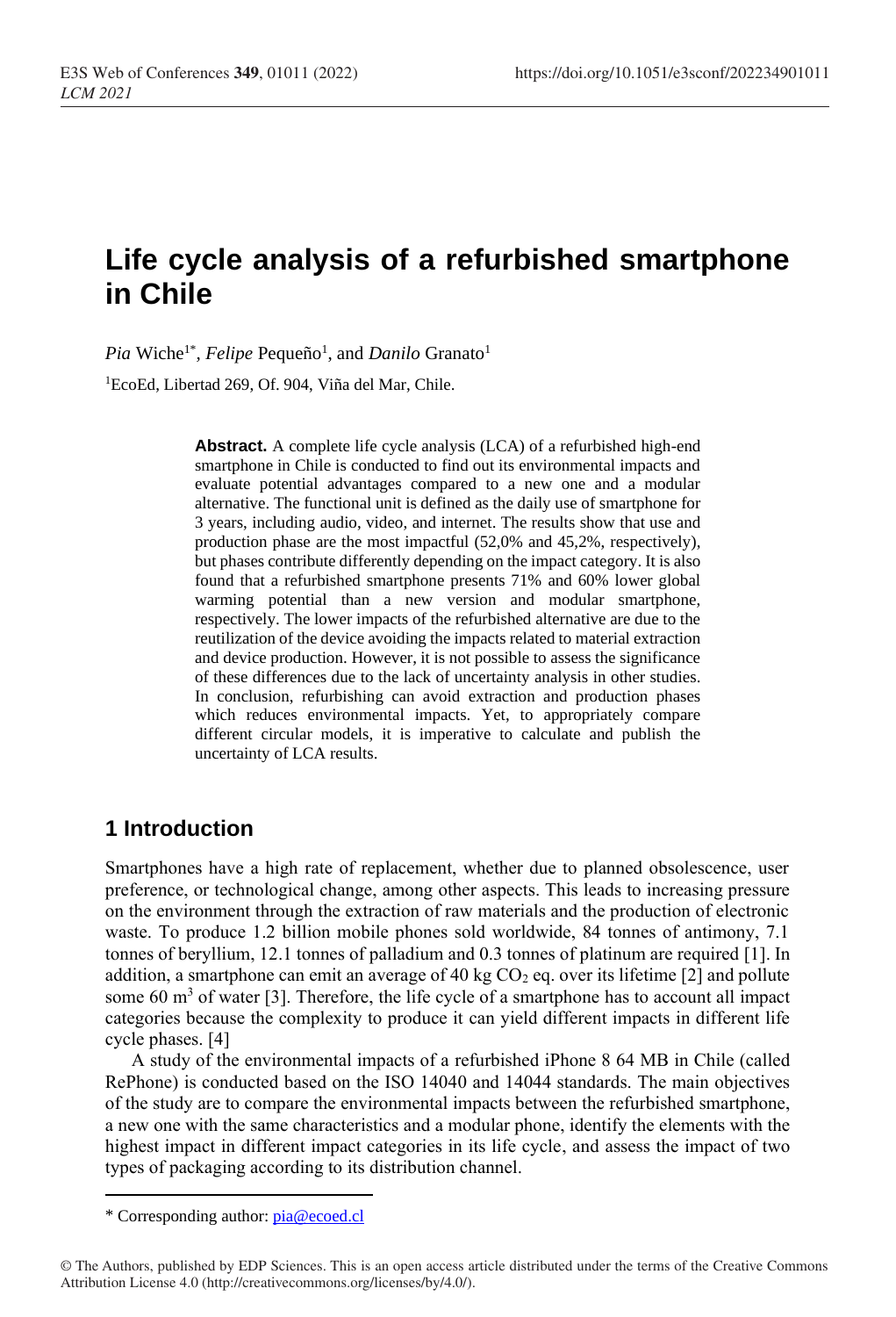# **2 Methodology**

## **2.1 Stages**

The life cycle is divided into five macro-stages:

- (i) Production and import: include all manufacturing processes and transport of spare parts (batteries, glass backcover, and screen) and accessories (USB cable and SIM chip). The manufacturing processes were modelled using secondary data which include raw materials extraction and transport to the manufacturing site. (The cut-off logic is used, so the environmental impacts of the reused inputs production are not considered)
- (ii) Refurbishment: processes and material flows required for smartphone refurbishment and packaging. Only the replaced parts' end of life is considered because there were no available data about the equipment or electricity used in the refurbishment process. It is assumed that replaced batteries are taken to a controlled disposal site, while irreparable glass backcovers go to a landfill. Replaced screens are considered to have no environmental impact as they are sold to a secondary market.

(iii) Distribution: there are two sales channels, B2B and B2C. Distances and means of transport vary by each channel. Distribution impacts are the average between the two channels weighted by sales volume.

(iv) Use: phase that considers electricity consumption for 3 years of a full daily recharge (phone recharge plus idle charger connection) and the disposable packaging discarding. 2016 Chilean electricity mix is used.

(v) End of life: 100% of mobile phones are considered to be disposed in landfills. [5]

## **2.2 Functional unit**

The functional unit is the daily use of a RePhone iP8 64GB for 3 years, including audio, video, and internet. The reference flow is one RePhone iP8 64GB device.

## **2.3 Scope**

The scope is *cradle to grave*. Primary data were collected in 2020 for 9 months. The baseline scenario is 3 years of use.

The geographical scope is determined by the location of the company's operations and the origin of imported inputs and equipment and includes Chile, EEUU, China, Japan, and Taiwan. These data influenced the calculation of transport distances and the database selection.

Assumptions are made about the packaging of spare parts, the origin of materials and regional distribution. It is also assumed that during the 3 years of use, there is no change of spare parts.

A closed-loop logic is used, in which the environmental impacts of reused inputs production are not considered (ISO 14044, 2006). However, all processes required for reuse are considered including the transport of input from origin to destination and the material extraction and production to manufacture the replaced parts.

The cellular and internet infrastructure are excluded from the study.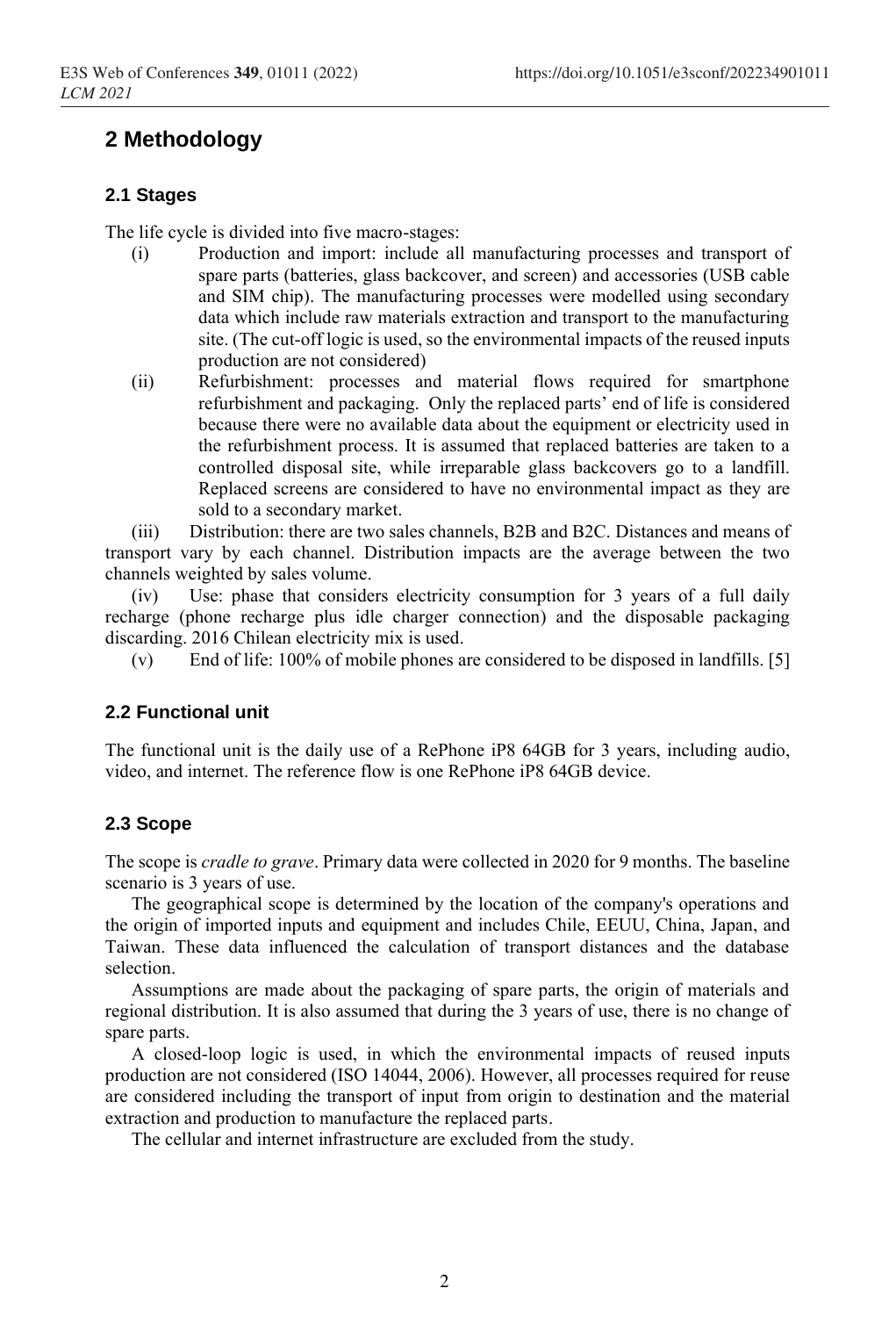# **2.4 Data collection**

Primary data were provided by the company. For missing data, secondary data sources (ecoinvent and reference articles) were used.

For the modelling the OpenLCA 1.10 software [6] with ecoinvent 2.2 databases [7, 8, 9, 10] and ReCiPe (hierarchical) assessment method at midpoint level [11] were used.

Eighteen impact categories are considered: climate change, water consumption, ecotoxicity, terrestrial acidification, stratospheric ozone depletion, ozone formation, ionising radiation, particulate matter formation, fossil and mineral resource scarcity, carcinogenic and non-carcinogenic human toxicity, water eutrophication and land use.

The following impact categories have been grouped together because their results are very similar:

- Marine and freshwater ecotoxicity,

- Ozone formation damage to human health and to terrestrial ecosystems.

# **3 Results and comparison**

## **3.1 Life cycle impacts of refurbished smartphone phases**

According to the impact assessment, the refurbished smartphone stages with higher impact are the use phase (52.0%) and production and import stage (45.2%). The manufacturer's environmental declaration shows roughly a 20%-80% ratio between use and production phases [12]. The contribution of the production stage in the refurbished smartphone is lower because only a few parts are replaced, saving the environmental burden to extract materials and produce a whole new phone. Nonetheless, each phase contributes differently to each impact category (**[Fig.](#page-2-0) 1**).



Contribution of the life cycle stages of a refurbished smartphone to each impact category

<span id="page-2-0"></span>**Fig. 1.** Contribution of each life cycle stages of a refurbished smartphone for different impact categories. Each impact category was normalized to 100%. Therefore, each column represents a relative percentage of the life cycle stage impact in each impact category. Life cycle stages appear in the same order in each bar. All impacts are potential impacts.

The production and import stage has the highest percentage contribution in water consumption (99.4%), ionizing radiation (92.9%), land use (77.6%) and stratospheric ozone depletion (76.4%). On the other hand, the use phase has the highest contributions to fine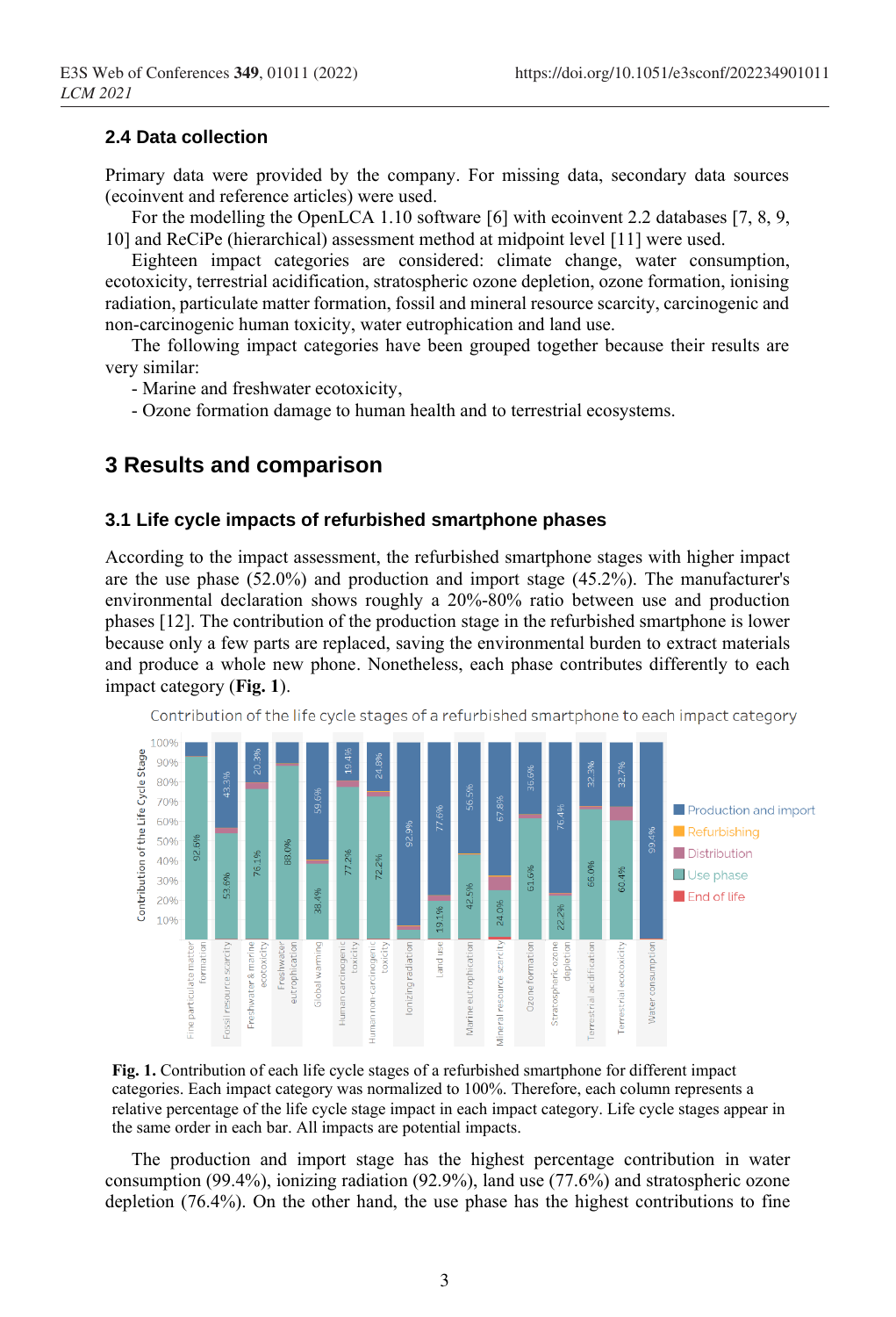particulate matter formation (92.6%), freshwater eutrophication (88.0%) and human carcinogenic toxicity (77.2%).

A different breakdown is made by manageable elements to direct where the company can put efforts to reduce the environmental impacts of its product (**[Fig. 2](#page-3-0)**). All the manageable elements cover the whole life cycle.

Electricity used for recharges contributes particularly to fine particulate matter formation (92.6%), freshwater eutrophication (88,0%) and human carcinogenic toxicity (77,2%). This is mainly due to the share of coal in the Chilean electricity mix, which presents heavy metals' emissions during coal mining [13]. Chilean electricity mix consists of 55% non-renewable generation sources (34% coal, 18% natural gas and 3% oil) and 45% renewable. Chile's longterm climate strategy aims at 85% share of renewable energy generation by 2040 [14]. Considering that non-renewable sources contribute around 95% of the total impacts in the categories of fine particulate matter formation, freshwater eutrophication, and human toxicity, it is estimated that the impacts on the refurbished smartphone will decrease by 60%, 57% and 50%, respectively.

Battery replacement has more contributions on stratospheric ozone depletion (58.5%), water consumption (36.8%) and ionizing radiation (27.2%). This is mainly due to the high amount of polytetrafluoroethylene (PTFE) used in the manufacture of binders applied between the battery electrodes [15].



<span id="page-3-0"></span>**Fig. 2.** Impact contribution of the manageable elements of a refurbished smartphone. Each impact category was normalized to 100%. Thus, each column represents a relative percentage of the manageable element in each impact category. All manageable elements cover the whole life cycle of the refurbished phone. Manageable elements appear in the same order in each bar.

Screen replacement shows a predominance in marine eutrophication (36.4%), global warming (31,2%), and mineral resource scarcity (30.2%).

Smartphone imports contribute most to tropospheric fossil resource scarcity (26,0%) and ozone formation (24.3%). This is due to the long distance travelled between the origin (EEUU and Japan) and the destination (Santiago, Chile) involving the combustion of 0.35 kg of oil equivalent for a refurbished unit alone.

Each element contributes differently to each impact category, but to understand the magnitude of each impact, a comparison must be made. Therefore, the impacts of the refurbished smartphone are compared with a new smartphone of the same model, a modular smartphone, and eco-equivalences when data for the other phones are not available.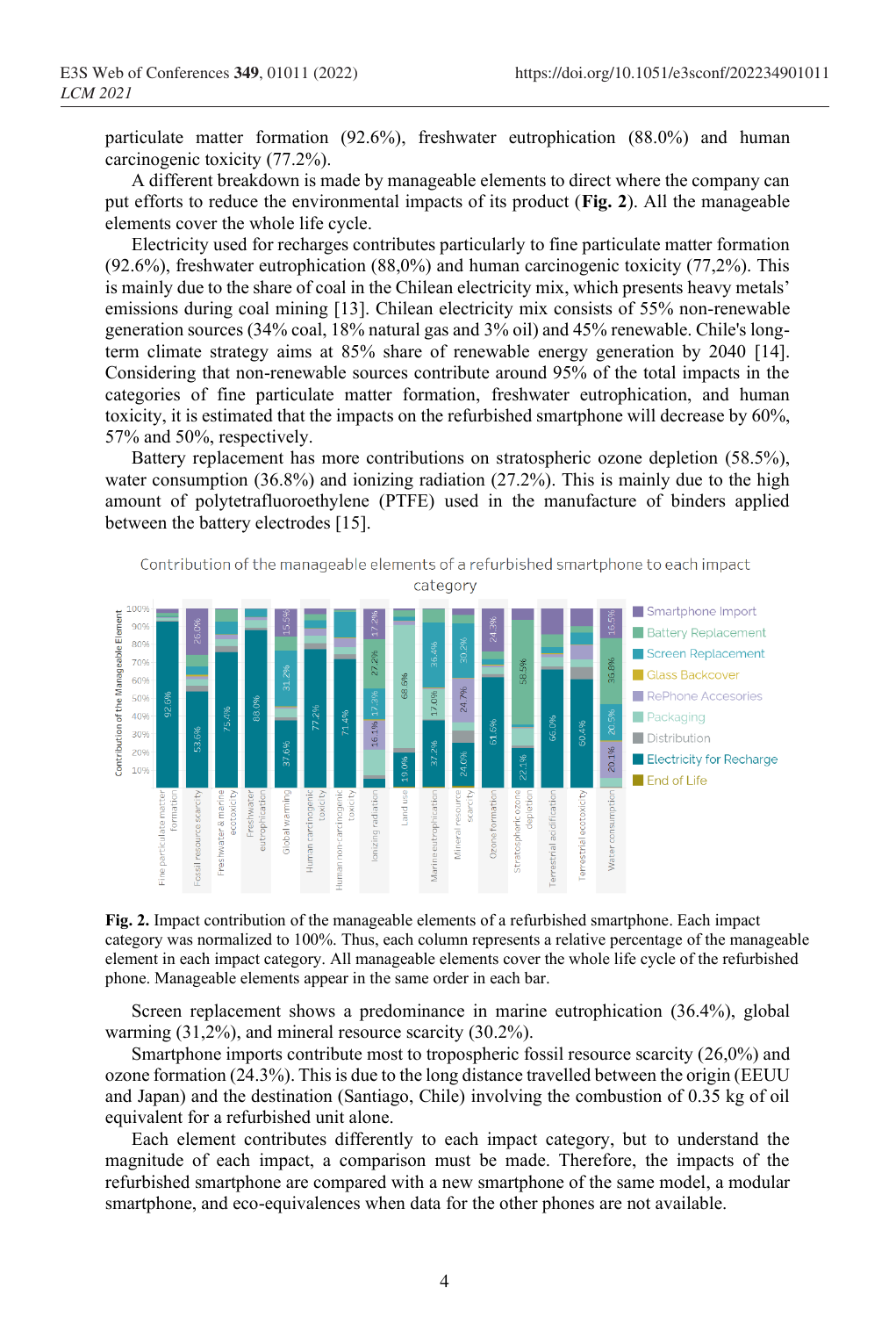## **3.2 Comparisons**

The global warming potential is reduced by 41 kg  $CO_2$ eq (16.4 vs 57 kg  $CO_2$  eq, 71%) compared to a new smartphone of the same model. This is mainly because the refurbished smartphone requires 87% less virgin materials than a new one (19 g vs 148 g, excluding packaging and accessories) [12]. The reduction implies a dematerialisation of the product, greatly reducing the impacts of material extraction and production.

Due to the lack of other impact categories declared for the original product, ecoequivalences were used to translate the results of environmental impacts into units that consumers can measure [16]. Thus, each impact category was compared to a familiar activity (**Fig 3**)



**Fig 3.** Example of impact comparison with eco-equivalences: water consumption and ionizing radiation.

For example, fine particulate matter formation is equivalent to 13.6 days of car usage, human carcinogenic toxicity is equivalent to eight-day consumption of a 20 cigarettes pack daily, water consumption is equivalent to 16.5 days of 15-minutes shower, and the ionizing radiation to a 5 kg Dachshund dog. These eco-equivalences allowed a better understanding of the magnitude of the refurbished smartphone's life cycle impact and were used in marketing communications.

The modular smartphone FairPhone 3 declares five impact categories based on the CML impact model [17]. Applying the same impact model to the refurbished phone, it is possible to compare both products. As seen in **Fig 4**, some categories have lower impact (global



Fig 4. Relative impacts between a modular (blue) and refurbished smartphone (orange). The impact was normalized at 100% for the highest smartphone impact. The circles represent the average declared impact. The shaded bars represent the uncertainty levels. The modular phone does not report its uncertainty levels.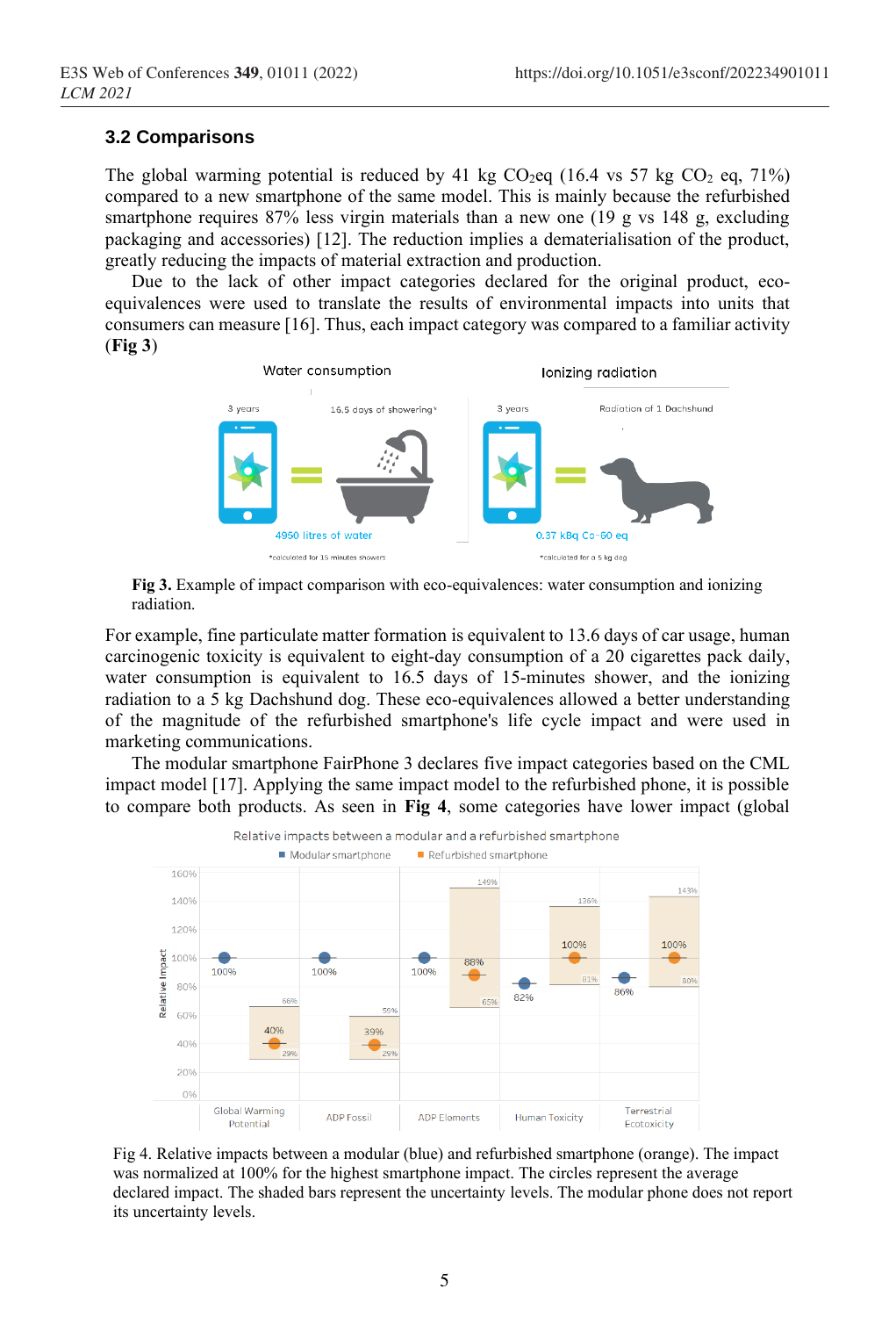warming and both abiotic resource depletion potentials) whereas others have a higher impact (human and terrestrial ecotoxicity). However, some differences are narrow and might not be significant due to the inherent LCA uncertainty. It is impossible to ascertain the actual environmental benefits because the modular phone does not report uncertainty information. Therefore, it is imperative to publish uncertainty analysis to correctly compare LCA results of different products and make accurate environmental declarations.

# **4 Conclusion and perspectives**

It is concluded that the refurbished mobile phone has environmental advantages when compared to a new smartphone, due to the reuse of most of its components, minimizing material extraction and production. This effect is likely similar for other electronic devices, showing that a design focused on durability and business models based on refurbishment and remanufacturing can significantly reduce the impact on the environment.

However, reductions across impact categories are not straightforward because life cycle stages and phone elements contribute differently to different impact categories. This shows the importance of considering the most elements as possible and declaring all the impact categories for the LCA of mobile phones.

On average, electricity consumption during use phase is what most contributes to the environmental impacts of a refurbished phone (52%). with the highest contributions to fine particulate matter formation (92.6%), freshwater eutrophication (88.0%), and human carcinogenic toxicity (77.2%). Even though, in Chile, around 50% of electrical energy is generated from renewable sources, the non-renewable portion contributes significantly to those impacts. Therefore, it is assumed that a higher contribution from renewables to the electricity matrix can greatly reduce the environmental impacts of a whole range of products.

While the trend indicates that Chilean electricity mix should be decarbonised, battery usage patterns and recharging habits can reduce impacts earlier. For example, the company can educate their customers on the efficient use of mobile phones, lowering energy consumption. Moreover, good usage habits can extend the lifespan of the battery reducing the need to replace the battery in refurbished mobile phones, further lowering its impacts.

Another important element of circular models is the transport. The phones to be refurbished were imported by aircraft, which contributes significantly to the categories of fossil resource scarcity (26.0%) and tropospheric ozone formation (24.3%). Replacing air to sea shipping can decrease the impacts of equipment import by 90% in all impact categories. Therefore, circular business models can pay close attention to the logistics used to further reduce impacts.

This study could improve by adding data on the reconditioning stage processes such as equipment used, energy consumption, and additional inputs. This would allow a better estimation of the stage impacts and open other ways the company could reduce them.

Another improvement is using specific LCA results for the replaced parts such as the battery and screen. Because data for these parts were missing, they were modelled by their components (a glass plus an LCD for the screen) or by a proxy (a scaled laptop battery for the battery). Therefore, to have more accurate results for complex electronic products, it is crucial to have the LCA results for their components. This would likely also help companies to design devices that use parts with lower impacts.

Lastly, calculating and reporting LCA uncertainty is vital to accurately compare products and circular models. Therefore, it is highly recommended that companies and researchers report uncertainty in their studies and when making environmental declarations.